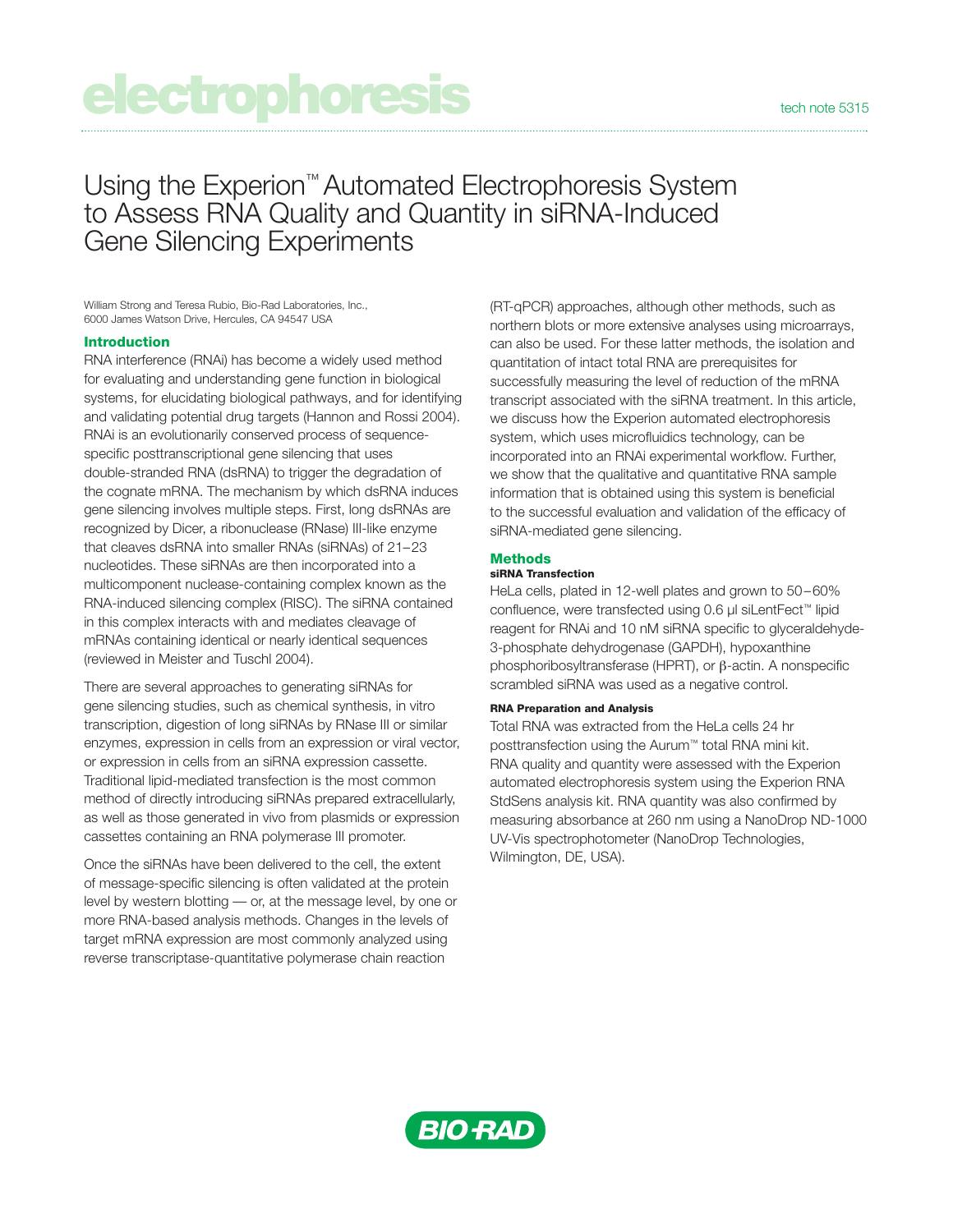# **siRNA Delivery**



**RNA Sample Preparation**

Aurum Total RNA Kits



# **Quantitation and Quality Assessment**

Experion System





**RT-qPCR**

iScript cDNA Synthesis Kit



iCycler iQ System



**Fig. 1. Workflow from siRNA delivery to RT-qPCR.**

#### **RNA Sample Degradation**

Samples of total RNA (100 ng/µl) extracted from HeLa cells transfected with either GAPDH siRNA or a scrambled control siRNA were subjected to controlled partial degradation by heating at 90°C in RNase-free TE buffer, pH 7 (Ambion, Austin, TX, USA) for 4 hr. The extent of RNA degradation was monitored using the Experion system.

#### **Validation of Gene Silencing**

From each of the various HeLa cell transfections, 500 ng total RNA was used to direct cDNA synthesis using the iScript™ cDNA synthesis kit. The cDNA product of each reaction served as template for realtime qPCR using iQ™ SYBR® Green supermix, gene-specific primers, and the iCycler iQ® real-time PCR detection system. The percentage of expression remaining after siRNA-targeted degradation of each mRNA versus the scrambled control was calculated from the difference in the threshold cycles  $(\Delta C_{\tau})$  using the formula  $2^{-(\Delta C_{\tau})} \times 100\%$ .

#### **Results and Discussion Role of Microfluidics-Based RNA Analysis in RNAi Protocols**

A successful RNAi experiment involves several steps, including transfection of siRNA into cells, extraction and purification of RNA from transfected cells, quantitation and quality assessment of the RNA, and ultimate confirmation (for example, by RT-qPCR) that the levels of the targeted transcript have been reduced (Figure 1). To demonstrate how the Experion system can be integrated into this workflow, we performed an RNAi experiment using siRNAs specific to three housekeeping genes: GAPDH, β-actin, and HPRT. Total RNA was isolated 24 hr posttransfection and then analyzed using the Experion system to determine RNA concentration and to evaluate the integrity of the RNA sample.

Figure 2 shows the electropherogram and simulated gel view for the RNA prepared from HPRT siRNA-transfected HeLa cells. Figure 2A shows the pattern typically associated with good-quality RNA samples: a 28S/18S rRNA ratio of 1.9 and a relatively flat baseline, especially in the regions below the 18S rRNA and above the lower marker, which is used for well-to-well alignment.

The other RNA samples were of similar quality, with 28S/18S rRNA ratios of 1.9–2.1 (data not shown). Although UV spectroscopic analysis also indicated that the RNA samples were of high purity  $(A_{260}/A_{280})$  ratios of 2.1–2.2), the Experion microfluidic chipbased separation allowed a more direct visual evaluation of RNA quality. Experion software also reports the RNA quantity for each sample, and all these values were in agreement (<10% difference) with the concentrations measured by the absorbance at 260 nm, confirming the accuracy of the measurements made using the Experion system (data not shown).

To validate that the specific siRNAs could effectively silence the targeted messages, we used the total RNA preparations as templates to generate cDNA and then performed real-time qPCR. Figure 3 shows the relative expression levels from each of the targeted siRNA transfections compared to the scrambled control siRNA transfection, which is represented as 100% expression. The data show that, in all three cases, treatment with siRNA specific to targeted transcripts resulted in a ≥97% reduction in mRNA levels.

#### **Validating siRNA Effectiveness — Importance of RNA Quality**

The influence of RNA quality on downstream applications (such as RT-qPCR and microarrays) that measure and compare levels of gene expression is well documented (Auer et al. 2003, Bustin and Nolan 2004, Imbeaud et al. 2005). Since RT-qPCR is often used to validate RNAi experiments, the integrity of the RNA sample is an equally significant parameter when verifying the extent of siRNA-induced gene silencing.

To demonstrate how RNA quality can impact the interpretation of siRNA results, and hence the perceived effectiveness of a particular siRNA, we degraded a portion of the RNA samples from cells transfected with scrambled control and GAPDH siRNA by heating the RNA at 90°C in TE buffer. The original high-quality samples and resulting poor-quality RNA for each were then subjected to RT-qPCR.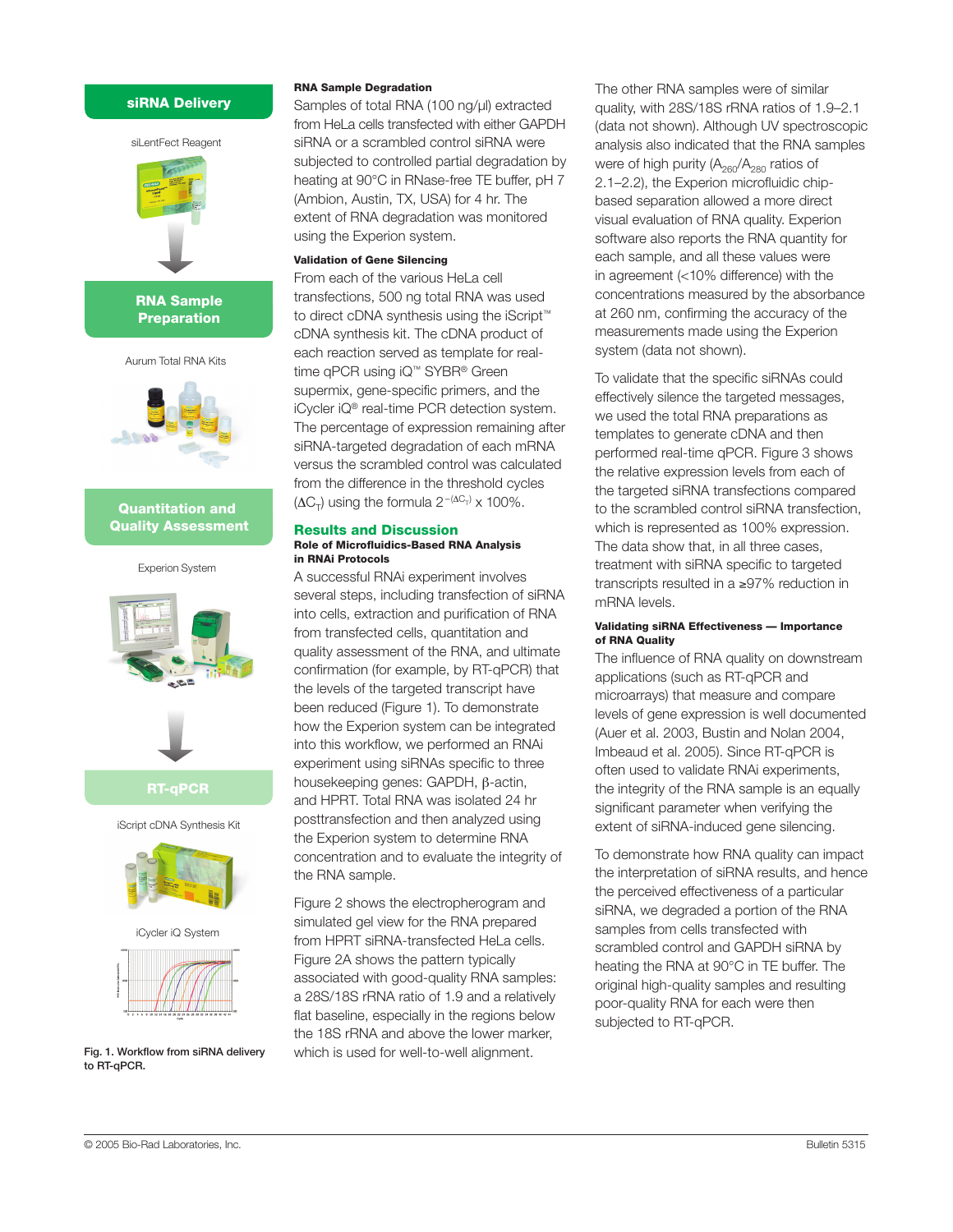

**Fig. 2. Profiles of total RNA isolated from HPRT siRNA-transfected HeLa cells.** Samples were separated with the Experion RNA StdSens analysis kit to generate an electropherogram (A) and simulated gel view (B). The 18S and 28S rRNA peaks are indicated. The peak at the far left of the electropherogram (A) corresponds to the lower marker (indicated by arrow, B) used for alignment of the sample wells.



**Fig. 3. siRNA-mediated silencing of three housekeeping genes.** Relative expression levels for GAPDH,  $β$ -actin, and HPRT siRNA-targeted mRNAs ( $\longrightarrow$ compared to the transcript level measured in scrambled control siRNA-transfected cells ( $\longrightarrow$ ). Levels of expression in the controls were set at 100%.



**Fig. 4. Impact of siRNA-targeted RNA sample quality on RT-qPCR.** Experion electropherograms of intact or partially degraded total RNA from transfections with scrambled control siRNA and GAPDH-targeted siRNA are shown. Panels A–D show RT-qPCR traces obtained using the combination of scrambled control (red) and GAPDH-targeted (blue) RNA sample indicated in the two electropherograms positioned above and beside the trace. Also shown are the average measured  $C<sub>r</sub>$  values for each sample and the overall level of gene silencing, which is represented by the  $\Delta C_{\tau}$  value.

Figure 4 shows the RT-qPCR trace derived when each possible combination of intact and degraded total RNA from scrambled control and GAPDH siRNA-transfected cells was analyzed. In each instance, electropherograms of the two RNA preparations being compared are shown beside or above the qPCR graphs. In the ideal case, where both the scrambled control and siRNAtargeted RNA preparations were of good quality, the  $\Delta C_T$  for the level of the GAPDH transcript was 6.8 (Figure 4A). If both

RNAs were similarly degraded, the overall level of transcript was drastically reduced, as evidenced by the increase in the  $C_T$ value for both samples (Figure 4D); however, the  $\Delta C_{T}$  was not significantly affected since the GAPDH mRNA appears to have been degraded to a similar extent in both RNA populations. As expected, a highly degraded control RNA sample yielded an increase in the  $C_T$  value (from 17.9 to 20.5) and concomitant decrease in the  $\Delta C_T$  (Figure 4B), leading to an underestimation